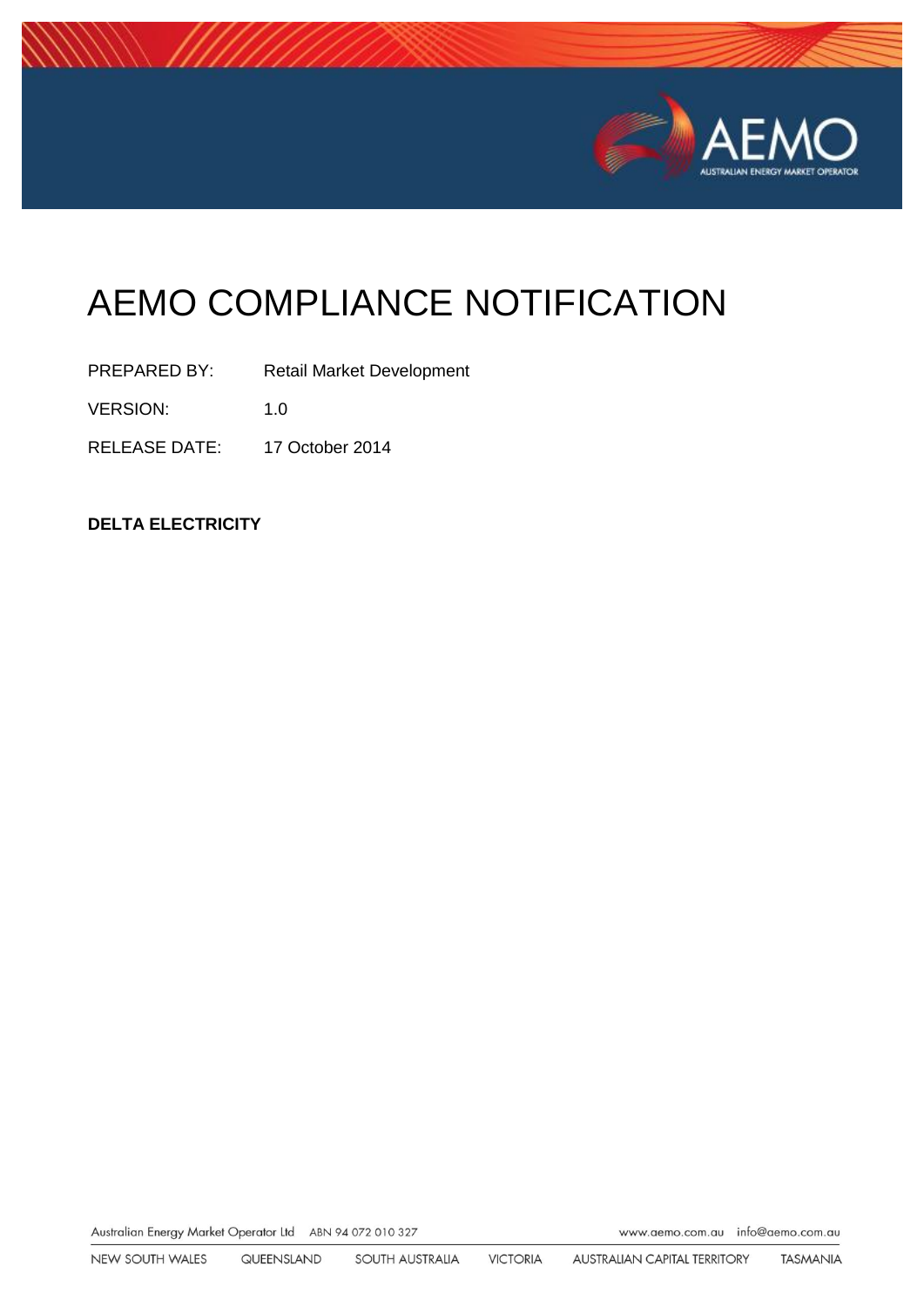

# **Retail Market Participation**

# **1. Summary**

On 2 June 2014, AEMO became aware that Delta Electricity (Delta), registered as a Self-Contracting User (SCU) in the NSW and ACT Retail Gas Market, had not maintained connectivity to AEMO's retail market systems since December 2013. This has led to Delta being in breach of clause 45.2 (1), of the NSW and ACT Retail Gas Market Procedures (Procedures), that require each participant to maintain connectivity to the AEMO retail market systems.

AEMO considers this as a non-material breach as Delta's non-connectivity does not affect any other market participants, AEMO, AEMO stakeholders, or end use customers.

AEMO notes that Delta is presenting a Gas Markets Issue (GMI) paper to the Gas Retail Consultative Forum (GRCF) on October 21 2014, seeking to amend the Procedures to make retail market systems connectivity optional for SCUs.

# **2. Introduction**

This document outlines an apparent breach of the Procedures by Delta concerning their participation in the NSW Retail Gas Market. AEMO considers that Delta has committed an apparent breach of clause 45.2 of the Procedures, which requires participants to comply with the *Interface Control Document* in respect of the provision of information, giving of notice, delivery of notices or documents and making of requests, and the receipt of information, notices, documents, or requests, as contemplated by the Procedures.

# **Circumstances of Apparent Breach**

## **Background**

Delta operates electricity generation facilities in NSW that are large users of gas. As such, Delta has registered as a SCU for the purposes of participation in the NSW gas market. In its capacity as a SCU, Delta is a User of a Delivery Point in the NSW-Wilton network section. This network section is part of the Short-Term Trading Market (STTM). Delta receives market data from AEMO's Gas Retail Market Business System (GRMBS) to assist with its STTM operations.

Delta previously had operational infrastructure to comply with connectivity requirements under clause 45.2 of the Procedures through a connectivity solution arranged via a third-party service provider. In late 2013, Delta determined that the solution provided by the third-party provider was no longer necessary, as there was no perceived operational requirement for the interface that was offered by the provider. In early June 2014, AEMO became aware of this situation and informed Delta that under the Procedures it was required to connect to the GRMBS for the delivery of notices contemplated under the Procedures.

On June 16 2014, Delta provided a letter to AEMO seeking an exemption from maintaining connectivity with the GRMBS, as required under clause 45.2. Delta noted that they do not require the applicable market data as similar data is available from AEMO, the STTM and Jemena Gas Networks systems, and that they have no need for this GRMBS data to maintain its operations. Delta also contended that by not having GRMBS connectivity, Delta has no adverse financial or operational impact on the wider market and that they do not believe a cost benefit exists for Delta to maintain GRMBS connectivity.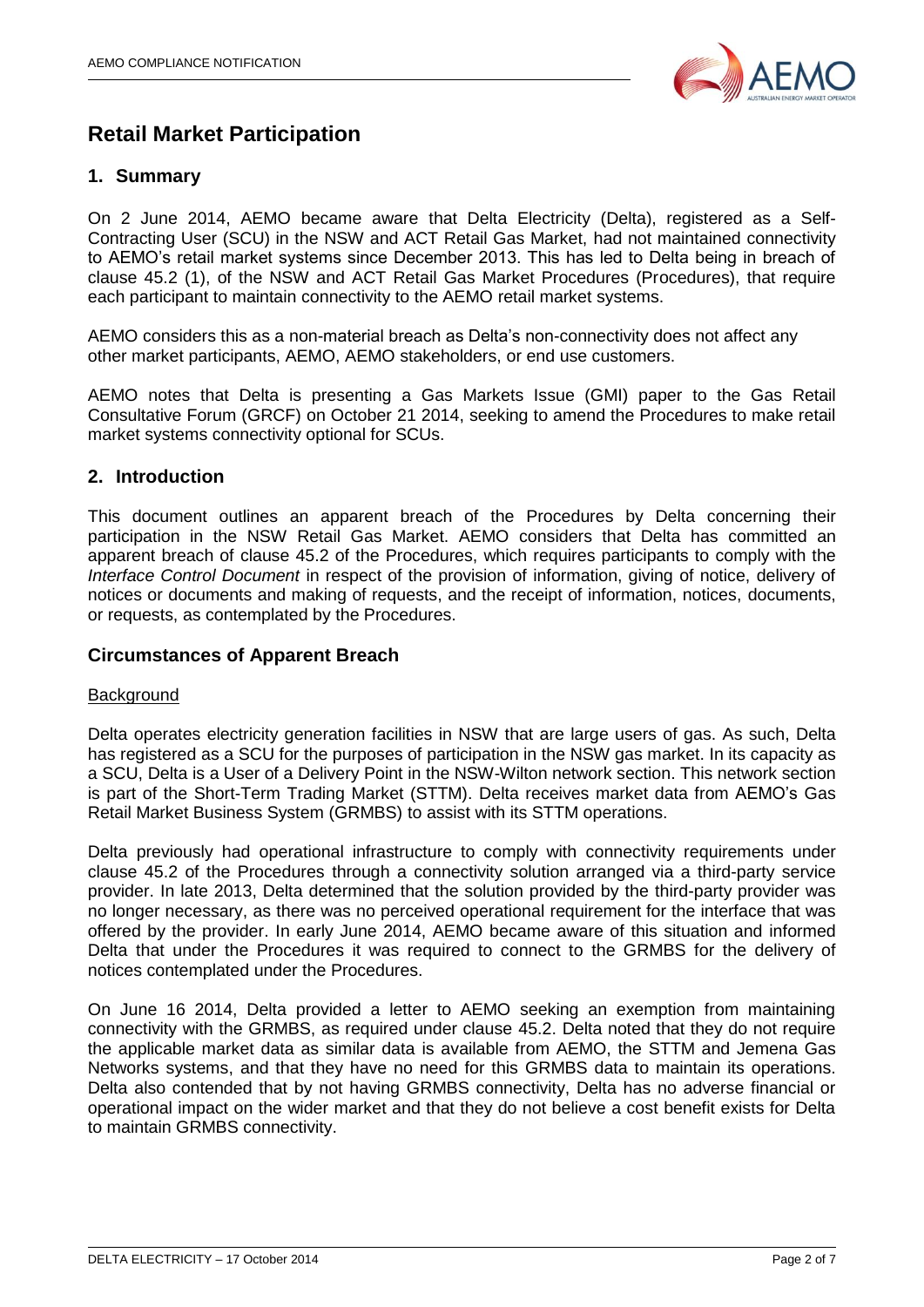

# Clause 45.2

The relevant Procedures for the period of Delta's breach are version 11.1, 12, 13 and 14 of the Retail Market Procedures (NSW and ACT). All these versions of the Procedures are relevant to this issue.

| Procedures version number | Applicable from date | Applicable to date |
|---------------------------|----------------------|--------------------|
| Version 11.1              | 1 July 2013          | 31 Dec 2013        |
| Version 12                | 1 Jan 2014           | 30 June 2014       |
| Version 13                | 1 Jul 2014           | 2 Nov 2014         |
| Version 14                | 3 Nov 2014           |                    |

Clause 45.2 (3) of version 11.1 and 12 of the Procedures states:

#### **45.2 Interface Control Document**

**…**

#### **(3) Effect**

- (a) *AEMO* and each *user* and *network operator* must comply with, and is bound by, the *Interface Control Document* in respect of the provision of information, giving of notice, delivery of notices or documents and making of requests, and the receipt of information, notices, documents or requests, as contemplated by the *Procedures*.
- (b) In relation to the communications contemplated in clause  $45.2(3)(a)$ , subject to *AEMO's* discretion, a *self-contracting user* that is a *current user* for *delivery points* that are not located in a *STTM network section* or a *no OBA network section* or an *OBA network section* may communicate directly with a *relevant network operator* outside of the requirements of the *Interface Control Document* in a manner that is otherwise consistent with the *Procedures*.

Clause 45.2(1)(a) of version 13 and 14 of the Procedures states:

#### **45.2 These Procedures and Other Instruments**

#### **(1) Other Instruments**

- (a) each person required to comply with these *Procedures* must also comply with the *Gas Interface Protocol*.
- (b) in the event of any inconsistency between the provisions of these *Procedures* and either of the documents listed in clause 45.2(1), the inconsistency is to be resolved by giving precedence to the these *Procedures*.
- (c) AEMO must publish the *Gas Interface Protocol*, as amended from time to time.

In both version 11.1 and version 12 of the Procedures, clause 45.2(3)(a) requires a participant to be able to connect to and to transmit data using the *Interface Control Document* (ICD), which is the systems specifications document for the GRMBS. While version 13 and version 14 of the Procedures, amended clause 45.2(1)(a) by introducing the concept of the *Gas Interface Protocol*, which is turn contains the ICD. Since discontinuing its arrangement with its third-party provider, Delta lost connectivity with the GRMBS.

AEMO contends that Delta is in breach of clause 45.2 of versions 11.1, 12, 13 and 14 of the Procedures.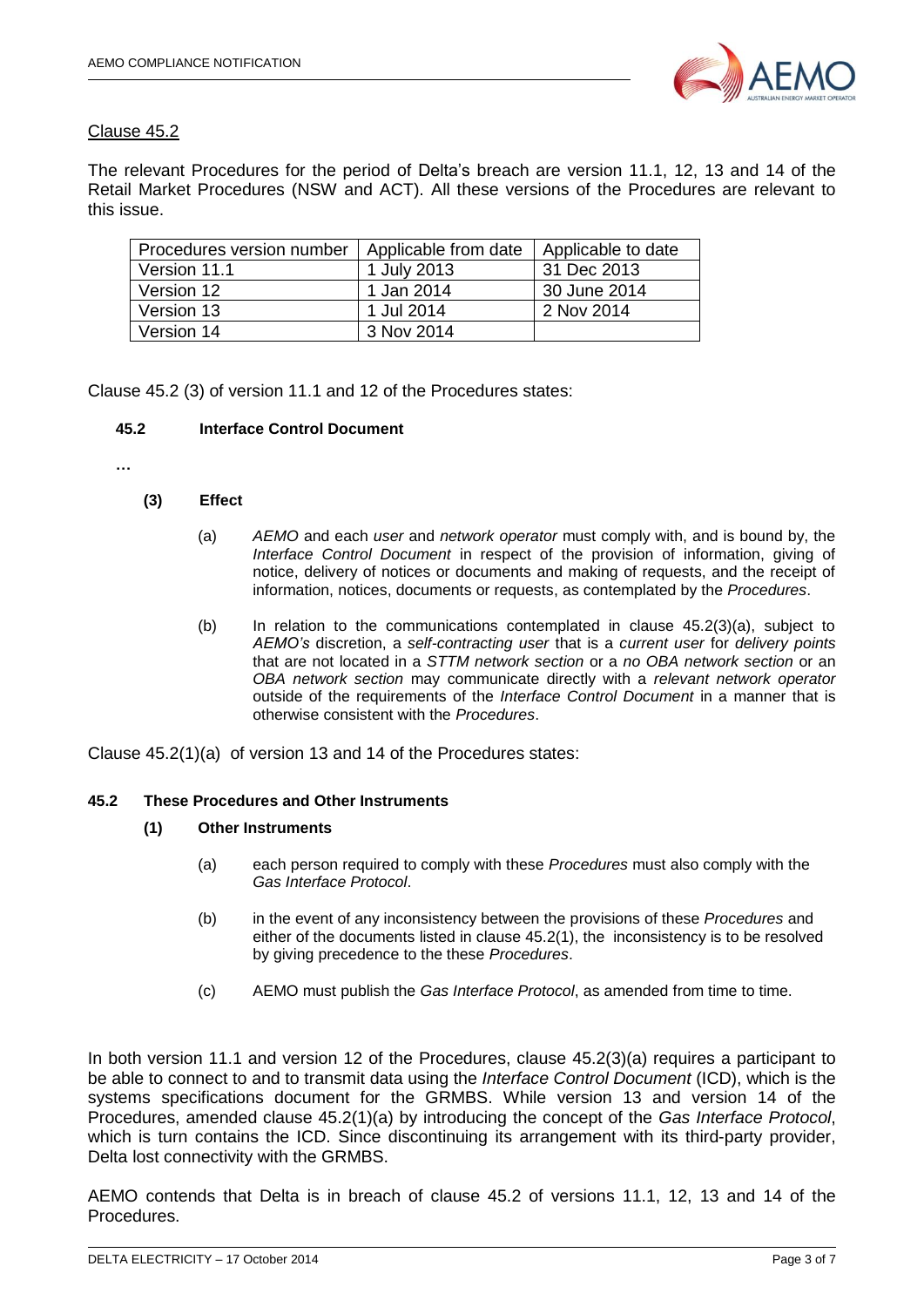

Delta is presenting a paper seeking to amend the Procedures to make GRMBS connectivity optional for SCUs for discussion at the GRCF meeting on October 21 2014.,A Procedures consultation will be initiated to seek industry input to this matter. If the industry supports the Delta proposal, a Procedure change will be made and Delta will not be required to establish connectivity with the GRMBS. However, if the proposal is not supported by the GRCF, Delta will need to establish connectivity to the GRMBS to be compliant with the Procedures.

AEMO understands that during the GRCF consultation phase, Delta is going to request a letter of no-action from the AER on this matter.

## **AEMO Decision: Apparent Breach is Not Material**

AEMO is required to assess the materiality of breaches of the Procedures and if it determines that the breach is material may direct a person suspected of a breach to take remedial action. AEMO is not required to undertake this assessment for breaches of the NGL and NGR.

#### Clause 45.2

The GRMBS system is crucial to the operation of the STTM market that operates on the NSW-Wilton Network Section. As an SCU in an STTM network section, Delta must have access to certain GRMBS provided data to assist with its own STTM operations. However, this lack of connectivity does not have a material effect on any other participant.

#### **Materiality**

Criterion 1: Financial impact

There is no financial impact on any participant as a result of the breach.

Criterion 2 and 3: System and operational impact

The failure to communicate with the GRMBS does not have any practical operational impact as Delta does not use the STTM in a way that affects other market participants. Delta's failure to receive GRMBS notifications/data means that some communications between Delta and other market participants may have occurred outside of GRMBS. This non-prescribed format of communication has no material effect on the market.

#### Criterion 4: Any other factors

Once Delta were made aware of the issue they took action to seek an exemption from AEMO and are proposing a Procedure change to the GRCF to resolve the alleged breach.

#### Assessment:

Delta's failure to comply with clause 45.2 has had no material impact on any other market participant. The inability of Delta to receive notifications through GRMBS has had no operational impact but this has been mitigated by Delta's access to STTM and Jemena Gas Network systems and their limited need for market information. AEMO believes that this breach has no material impact on any market participant, other than Delta, or the market as a whole.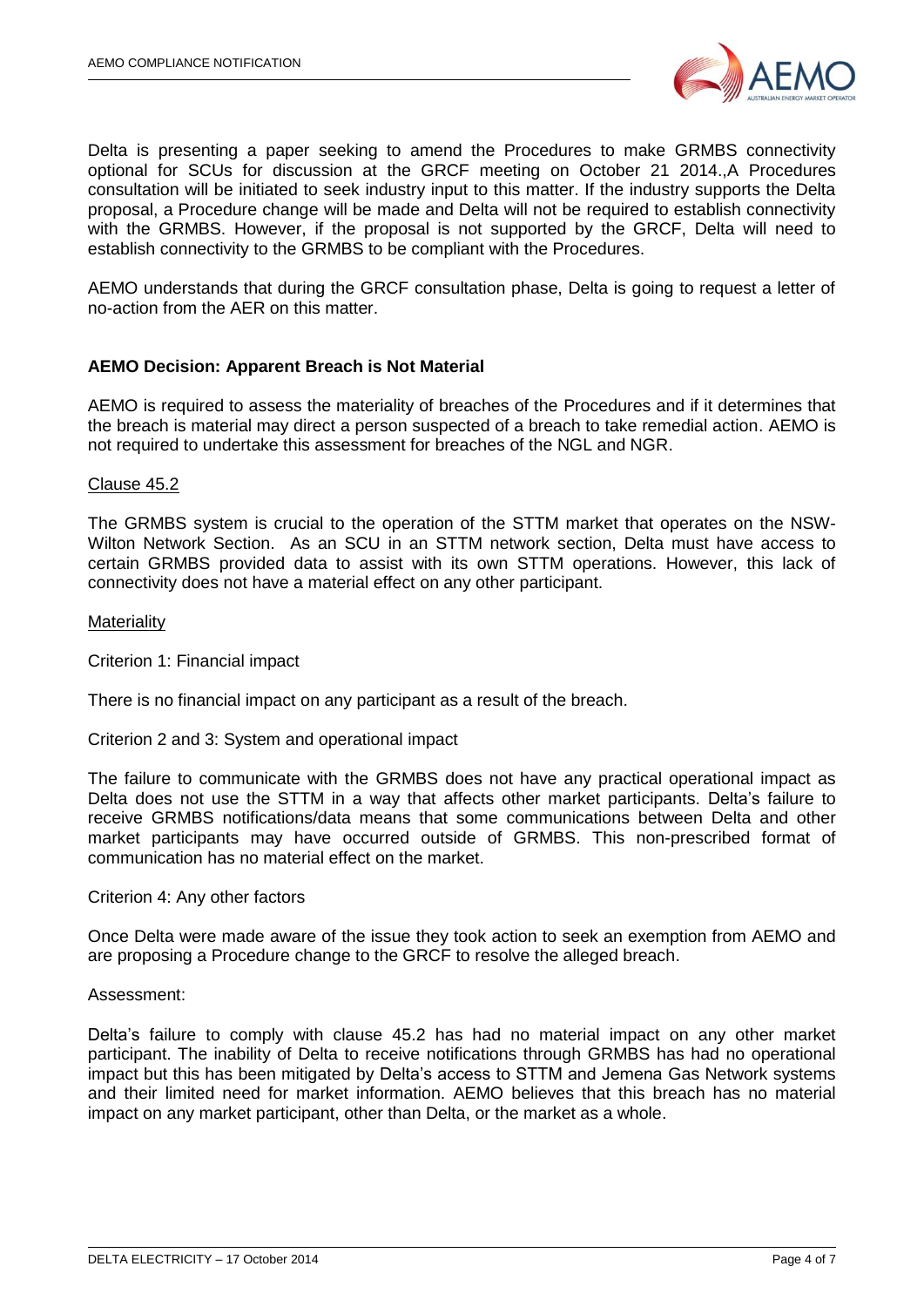

# **ATTACHMENT A: AEMO COMPLIANCE PROCESS**

# **Criteria AEMO will use in considering whether**

- **i. An incident is material; and**
- **ii. If the incident is material whether it should be referred to AER.**

# Criteria to consider in assessing materiality of apparent breach

The following criteria will be used by AEMO in determining whether an apparent breach is material in nature:

- 1.Whether or not the apparent breach is likely to cause significant financial impact on either of the following:
	- a. Market Participants;
	- b. AEMO, including the Gas Retail Market Business System;
	- c. End use customers;
	- d. AEMO stakeholders.
- 2. Whether or not the apparent breach is likely to cause significant market system impact on either of the following:
	- a. Market Participants;
	- b. AEMO; including the Gas Retail Market Business System;
	- c. AEMO stakeholders.

3. Whether or not the apparent breach is likely to use significant operational impact on either of the following:

- a. Market Participants;
- b. AEMO; including the Gas Retail Market Business System;
- c. End use customers;
- d. AEMO stakeholders.
- 4. Any other factors considered relevant by AEMO.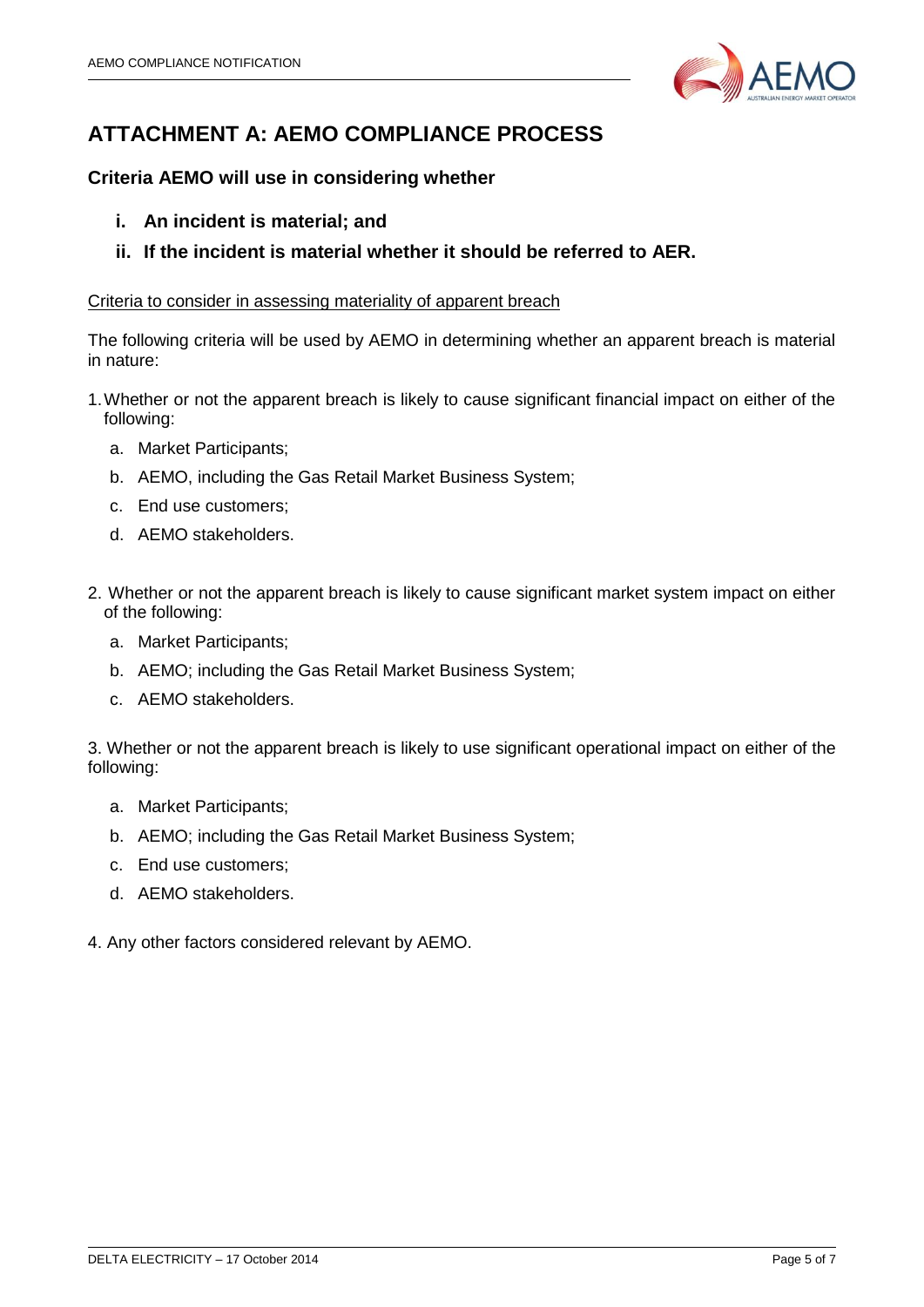

## Criteria to consider in referring a material apparent breach to AER

The checklist is the process AEMO will use to determine whether an apparent breach, if considered material, should be referred to the AER.

In determining whether or not a material apparent breach warrants referral to the AER, AEMO may have regard to the following matters:

- 1. Whether the complaint is frivolous or vexatious.
- 2. Whether the apparent breach has resulted in any costs being borne by AEMO (and therefore the market as a whole).
- 3. Whether or not the apparent breach appears to have arisen as a result of problems with the design/operation of the Procedures.
- 4. Whether the apparent breach by a Market Participant was caused by the conduct of AEMO.
- 5. Whether the apparent breach is an isolated event, or indicates a systemic problem with compliance.
- 6. Whether the apparent breach appears to have been made intentionally or maliciously.
- 7. Whether remedial action was taken by the Market Participant following discovery of the breach.
- 8. Whether the apparent breach has a potential anti-competitive effect.
- 9. Any other matters considered relevant by the AEMO.